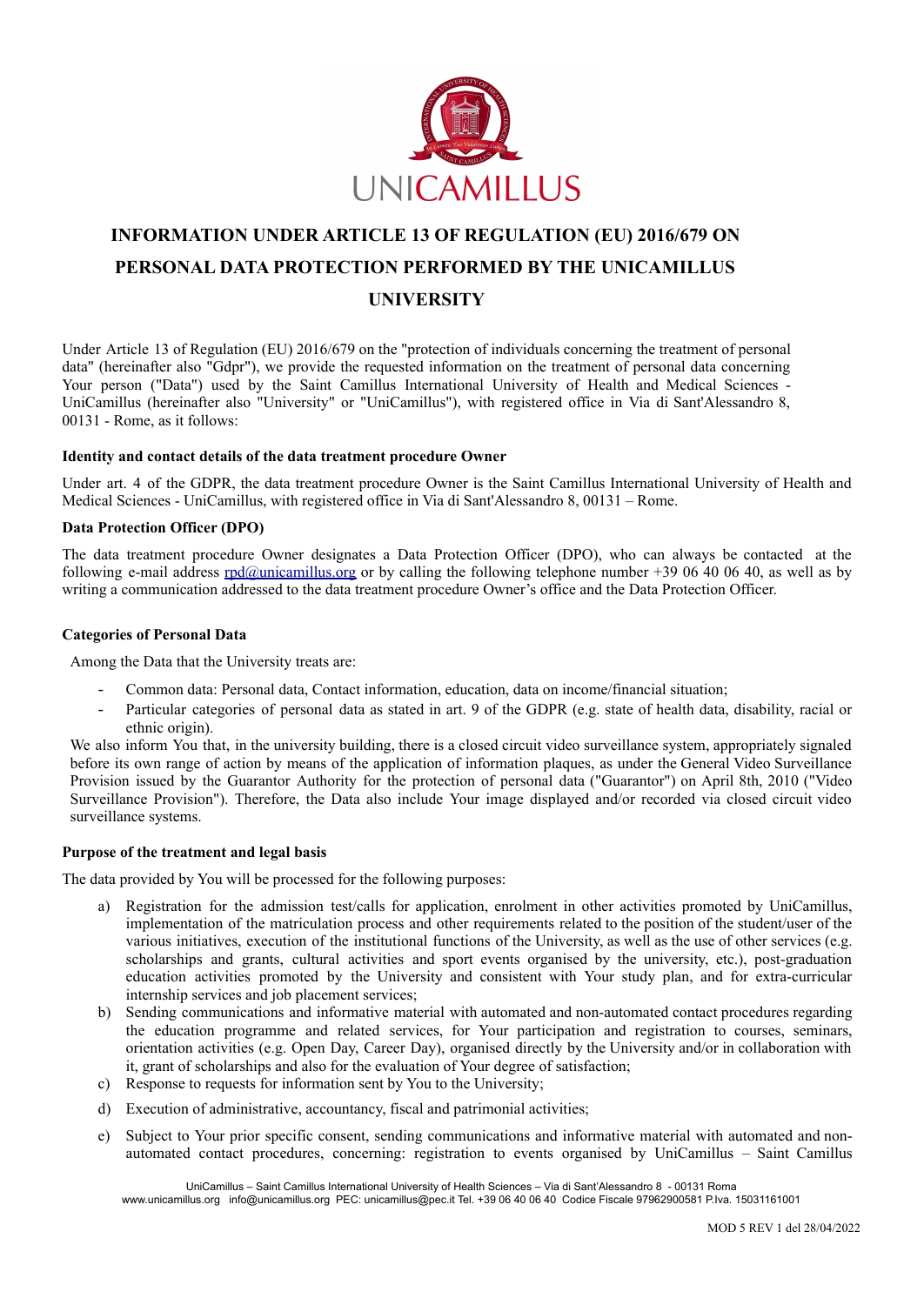

International University of Health Sciences partners and/or third parties, promotional activities, cognitive and statistical surveys, researches initiatives;

- f) Release and management of identification tools at the disposal of students and/or users in order to guarantee the control of physical access to classrooms, laboratories and University premises in general; access to services at the disposal of students:
- g) Company assets safety and protection purposes;
- h) Management of claims and controversies; prevention/suppression of frauds or any illegal activity;
- i) Subject to Your prior specific consent, communication, publication, circulation as well as storage in IT or paper archives of images and videos of students, during the execution of didactic activities. This material can be recorded in order to produce videos and multimedia products to be used as advertising, informative and publicity tools about the University activities. Images and multimedia products can be published, freely allowed, on institutional websites, social networks and on any other broadcast mean (booklets, brochures, periodicals, newspapers, exhibitions, etc..);
- j) Subject to Your prior consent, communication to independent third parties interested in proposing housing solutions for University students;
- k) Subject to Your prior consent, communication to independent third parties interested in cognitive activities aimed at any proposals for postgraduate employment.

The legal basis of the treatment consists of:

- 1. For the purposes mentioned in sub a), b), c) and f):
	- With reference to the Common Data, the execution of the contract You are part of or the execution of pre-contractual measures, such as participation in the admission test;
	- With reference to particular categories of personal data, the response to the request for information and the issue of identification instruments, the need to fulfill the obligations and exercise Your rights with regard to social protection for purposes connected with the teaching support activities, the use of economic benefits or additional services linked to the performance of the University's institutional activities.
- 2. For the purposes mentioned in sub d), the fulfilling of the legal obligations;
- 3. For the purposes mentioned in sub e), j) and k), the consent given by You.

4. For the purposes mentioned in sub i), the consent given by You. The consent to the provision of data is optional. If You do not give Your consent, You are excluded from filming and photography. The consent is expressed via:

- filling in this form for people systematically filmed (e.g., Professors)
- the voluntary act of the interested party to stay present when filming/photography/recording, etc. are made.
- 5. For the purposes mentioned in sub g) and h), the legitimate interest of the Owner.

The provision of consent to the processing of data for the purposes referred to under sub a), b), c) and sub d) is not mandatory, but any refusal to provide Your data will result in the inability to proceed with Your enrolment at the University, to perform administrative activities related to the position of student/education initiatives user, to comply with legal obligations, as well as to follow up on Your requests and/or to allow You to participate to courses, seminars, activities and events organised by the University. On the contrary, it is understood that Your refusal to consent to the treatment for the purposes mentioned in sub e),  $j$ ,  $k$ ),  $f$ ) and sub i) will not allow the University to pursue only the purposes indicated therein.

#### **Treatment methodologies**

The treatment of personal data is performed, in a lawful, correct and transparent manner and in compliance with the principle of minimization, through manual and telematic instruments, and is aimed exclusively at fulfilling the obligations deriving from the individual contract, from the applicable collective contract, or from legal regulations, and in any case, in a way which guarantees the safety and confidentiality of the data in accordance with the applicable rules. The personal data will be treated directly by the Owner through employees, consultants and collaborators and/or similar personnel, specifically authorized to the treatment of personnel data under art. 29 GDPR. The recording of attendance is also done through electronic stamping and the related data are managed directly by the University Representative. Your data may also be treated by external collaborators of the Owner, designated as Data Protection Officers under art. 28 GDPR.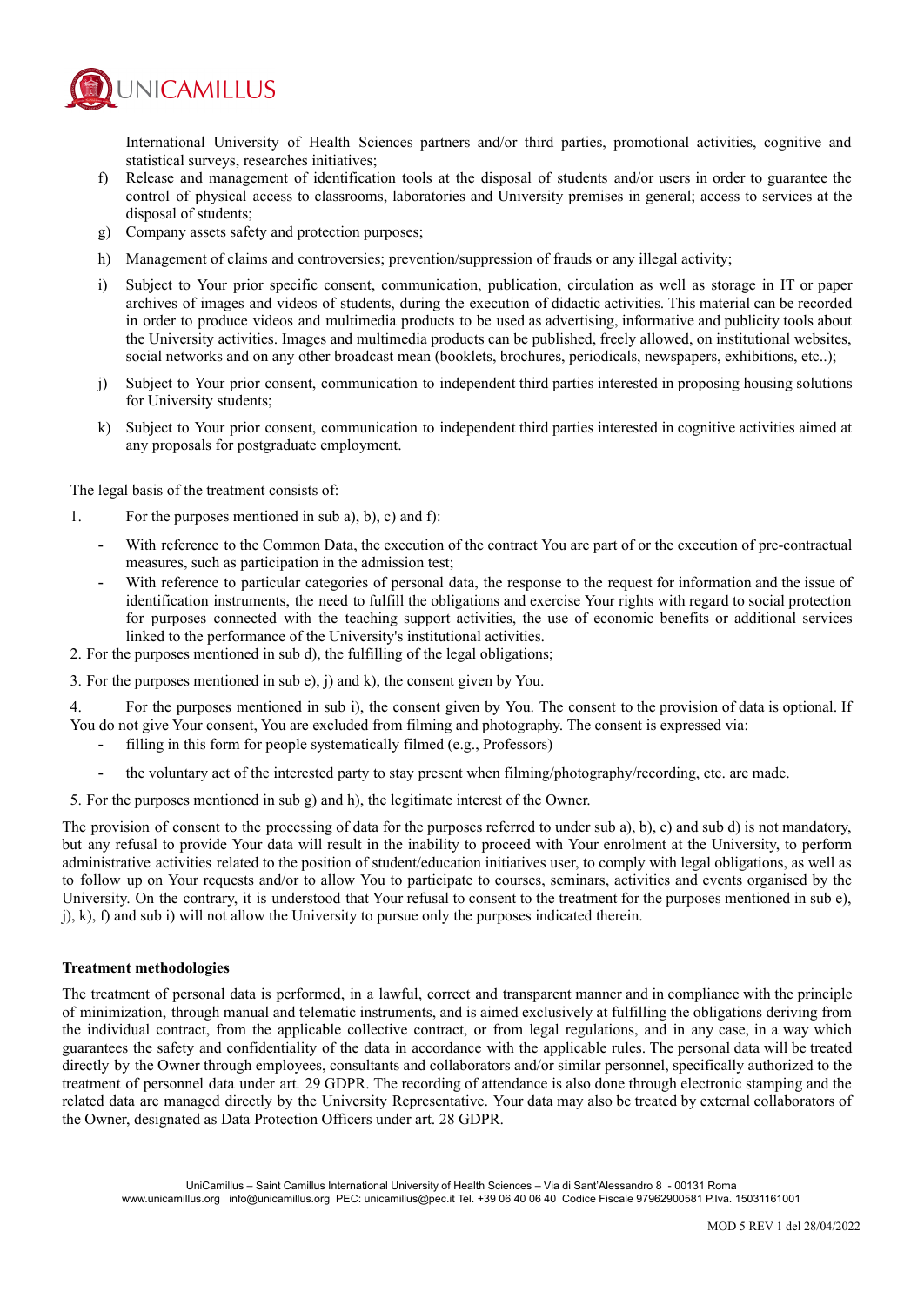

#### **The data retention period**

The University will use the data for the time strictly necessary to the pursuit of the abovementioned purposes, except the eventual terms of retention provided by the law or regulations. Only the images detected by the video surveillance circuits are instead saved for a period of time compliant to the requirements of the "Video Surveillance Provision".

#### **Categories of individuals to whom data may be communicated**

Your data may be communicated to external Companies/Entities, in order to comply with legal obligations or internal regulations of the University and/or to allow the execution/provision of the service requested by You and, in particular, to:

- Public and private Entities or competent Authorities;
- Banking Institutions:
- Entities and Institutions;
- Entities and various organisations for purposes related to the performance of the University's institutional activities (e.g. supplementary educational activities, internship, professional guidance and placement activities, cultural promotion and scientific and didactic information);
- External Companies/Entities for supporting the University in sending communications and informative material, also concerning promotional activities, as well as market surveys;
- Companies that operate in the substitutive archive services sector.

#### **Transfer of personal data outside**

Your personal data will be treated within the European Union and retained on servers located within the European Union. Should the transfer of data outside the European Union become necessary, the Owner ensures from now on that the transfer of data outside the EU will take place in compliance with the applicable provisions, for example, after the stipulation of the standard contractual clauses and, in any case, in accordance with the indications provided by the Guarantor Authority.

#### **Rights of the interested party**

Under articles 15 et seq. of Regulation (EU) 2016/769, as the interested party, You have the right to:

- a) Request to the Owner the confirmation as to whether or not personal data concerning You are being treated and, if
- so, to request the access to the information specified in Article 15 of the GDPR;
- b) Request to the Owner the modification of incorrect personal data without undue delay and the integration of incomplete personal data, also by providing a supplementary declaration;
- c) Request to the Owner the deletion of personal data concerning You without undue delay, should the reasons specified in Article 17 of the GDPR exist;
- d) Request to the Owner the limitation of the treatment when one of the hypotheses as provided for in Article 18 of the GRPD apply;
- e) Receive, in a structured, commonly used and machine-readable format, the personal data concerning You and provided to the Owner. You also have the right to transfer such data to another Owner, without any hindrance from the Owner of the treatment to which You have provided, if the conditions provided for in art. 20 of the GDPR apply.;
- f) Oppose at any time, for reasons related to Your particular situation, the treatment of personal data concerning You in the cases and in the manner provided for in Article 21 of the GDPR;
- g) Revoke consent at any time, under Article 7, Paragraph 3 of the GDPR, notwithstanding the lawfulness of data treatment performed on the basis of subsequently revoked consent;
- h) Not to be subjected to a decision based solely on automated treatment, including profiling, which produces legal effects concerning You or which similarly significantly affects Your person, in the manner provided for in Article 22 of the GDPR.

The forementioned rights can be exercised by sending a request to the UniCamillus University at the above-mentioned address, or to the specially designated Data Protection Officer, who can always be contacted at the following e-mail address: [rpd@unicamillus.org](mailto:rpd@unicamillus.org).

#### **Right to lodge a complaint to the Supervisory Authority**

Finally, if You believe that the treatment of Your data is in violation of the provisions of the Regulation, You have the right to complain to the Guarantor for the protection of personal data (www.garanteprivacy.it), as provided for in Article 77 of the Regulation itself, or to take legal action (Article 79 of the Regulation).

The constantly updated version of this Notice will be available in the "Privacy" section of the UniCamillus institutional website.